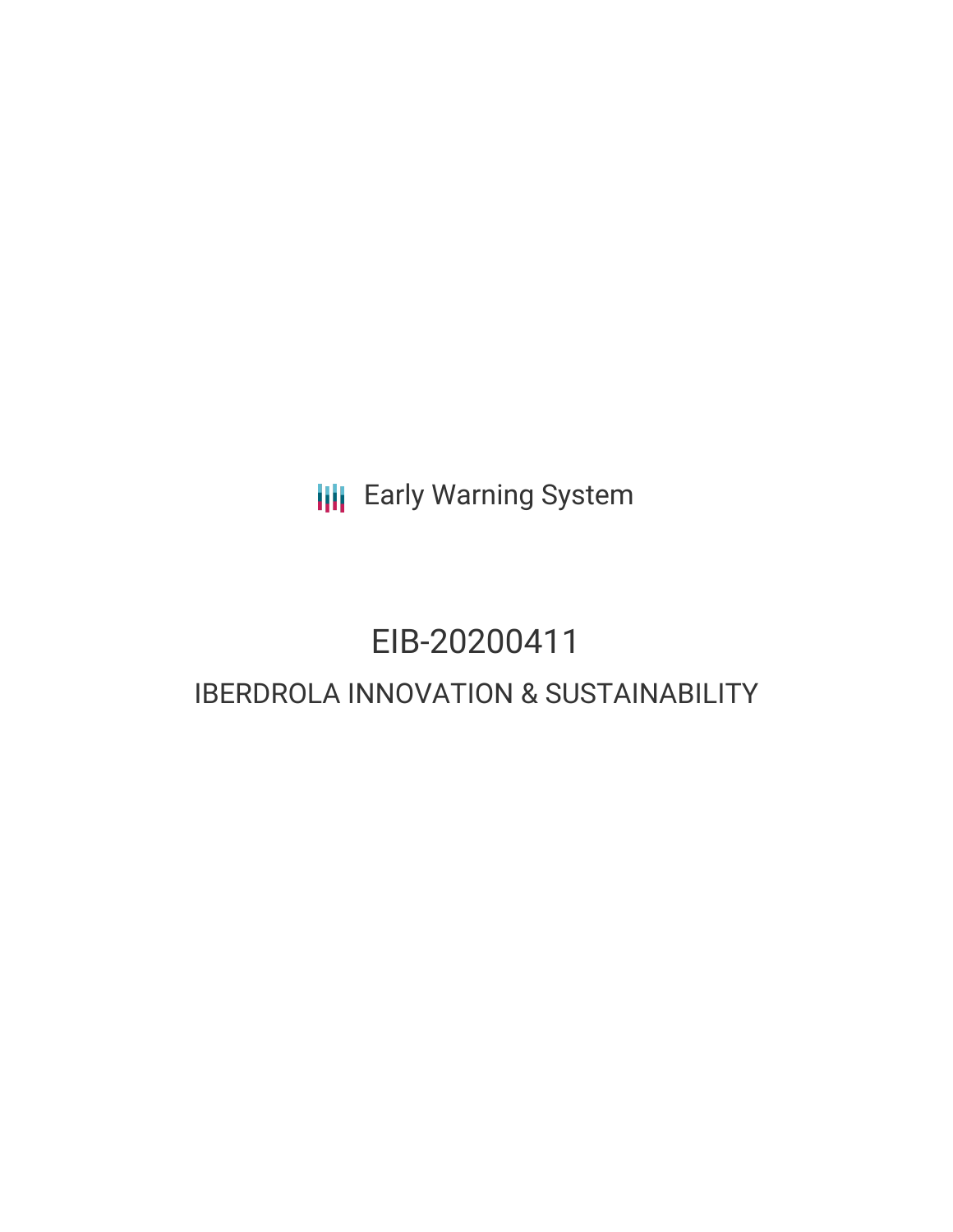

#### **Quick Facts**

| <b>Countries</b>              | Spain                          |
|-------------------------------|--------------------------------|
| <b>Financial Institutions</b> | European Investment Bank (EIB) |
| <b>Status</b>                 | Approved                       |
| <b>Bank Risk Rating</b>       | U                              |
| <b>Borrower</b>               | <b>IBERDROLA SA</b>            |
| <b>Sectors</b>                | Energy                         |
| <b>Investment Type(s)</b>     | Loan                           |
| <b>Loan Amount (USD)</b>      | \$121.40 million               |
| <b>Project Cost (USD)</b>     | $$263.43$ million              |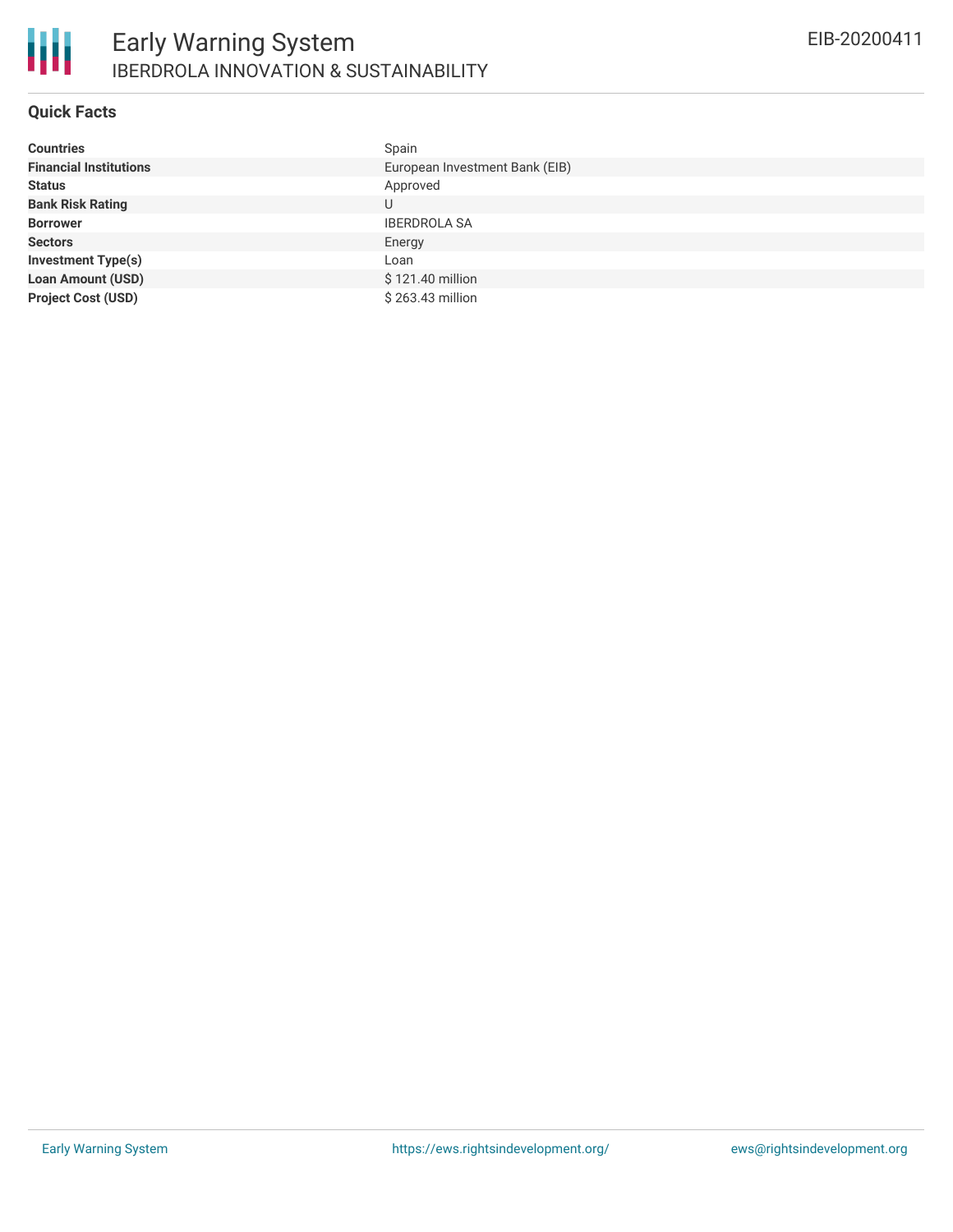

#### **Project Description**

The RDI programme is focused on contributions towards Sustainable Development Goals (SDGs) in both energy and business sustainability, including clean generation technologies, smart solutions and devices, digitalisation, automation and cybersecurity, as well as programmes aimed at environmental impact prevention and remediation, socio-economic development, cooperation and solidarity, among others. The investments are intended to developing innovative and sustainable technologies and initiatives.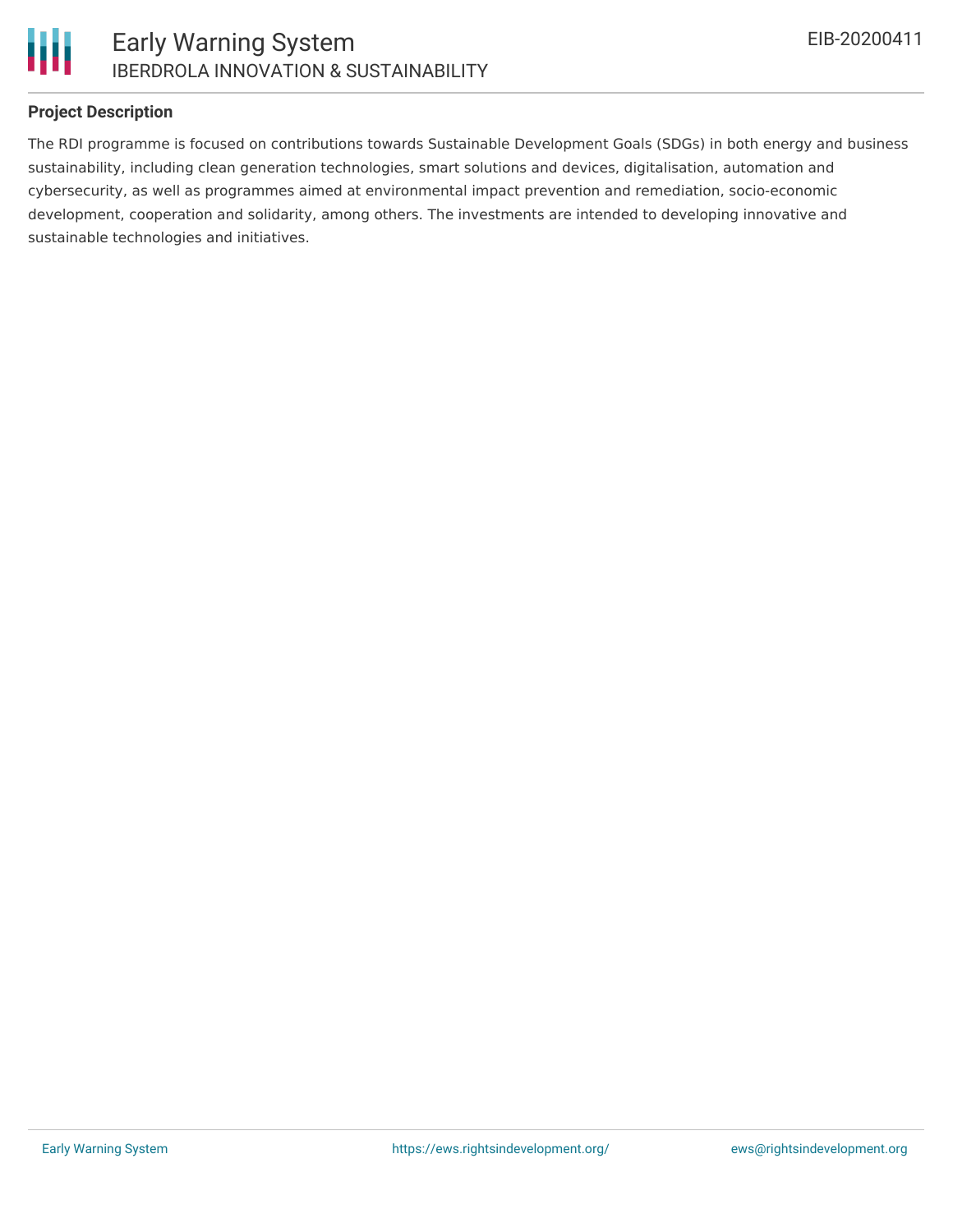# 冊

## **Investment Description**

European Investment Bank (EIB)